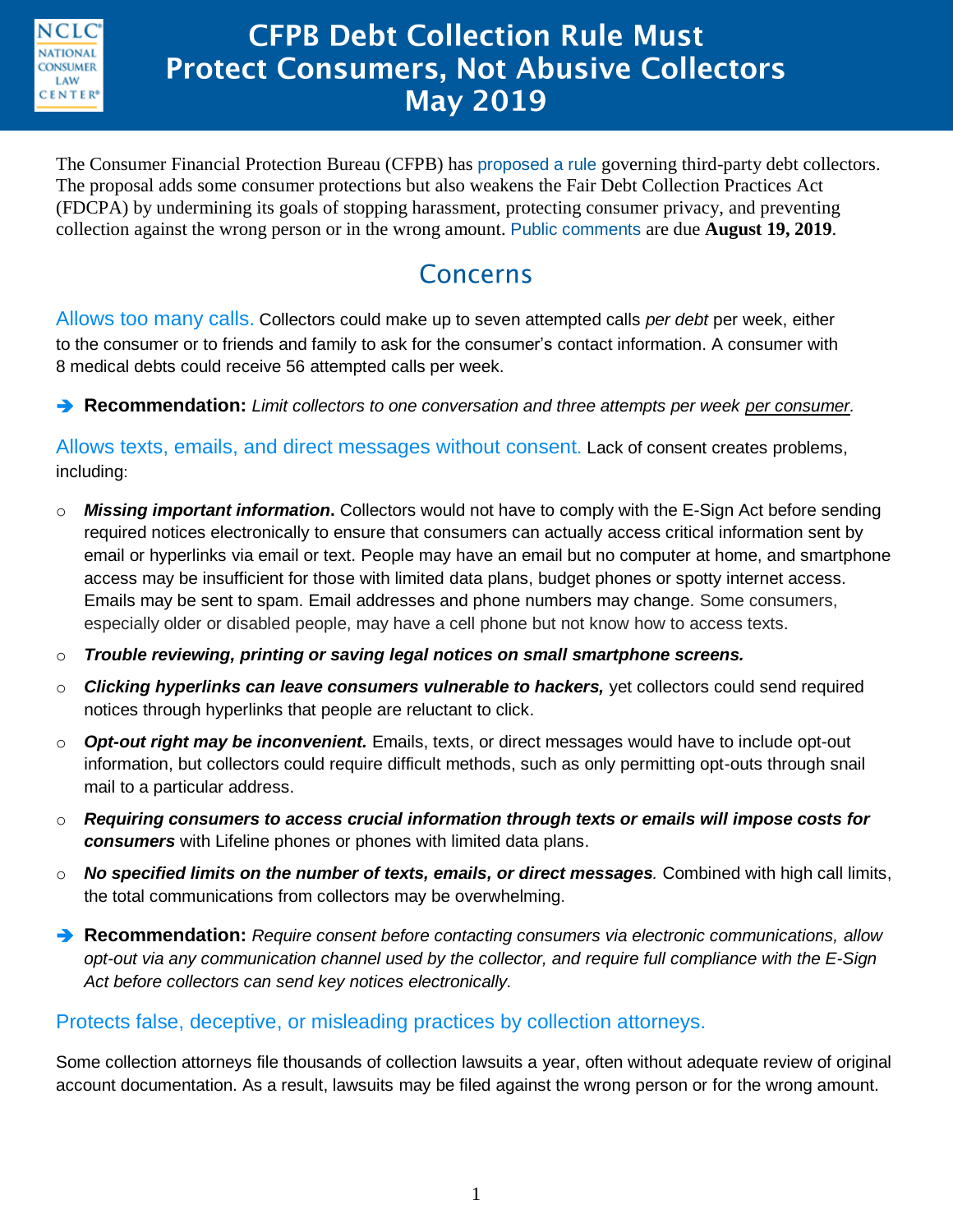# **CFPB Debt Collection Rule Must Protect Consumers, Not Abusive Collectors May 2019**

- o *Collection attorney "safe harbor."* The proposal protects attorneys from claims that the attorney violated rules against false, deceptive, or misleading representations as long as the attorney reviews unspecified "information," without requiring the attorney to do an adequate review of admissible evidence before filing a lawsuit.
- **Recommendation:** *The CFPB should require collection attorneys to review original account-level documentation of alleged indebtedness and make independent determinations that they are filing a lawsuit against the right person, for the right amount, and that their client has the legal authority to do so.*

### Fails to protect consumers against abusive collection of time-barred zombie debt.

- o The proposal prohibits collectors from filing or threatening a lawsuit *only if* the collector "*knows or should know*" that the legal time limit to sue has expired. The CFPB should hold the collector responsible for knowing a debt is too old for a lawsuit as courts have done.
- o *Does not prohibit tricking consumers into re-starting the lawsuit deadline.* In many states, a small payment will re-start the statute of limitations, allowing lawsuits on debt that was time-barred.
- o *Confusing and ineffective disclosures will not protect consumers from abusive collectors*. The CFPB is testing possible disclosures about time-barred debts, but consumers pressured to pay old debts will not understand why they are being contacted if the debt is too old to sue on; that paying could actually harm them by reviving old debt; or that the debts may be too old to affect their credit report.
- **Recommendation:** *The CFPB should ban collection of time-barred debt in and out of court because these debts are so old that records are lost, the collector may have the wrong person or wrong amount, and the debt cannot be collected without mistakes or deception.*

Proposals related to required notices about the debt fall short. The FDCPA requires notice to consumers about alleged debts and the consumer's rights.

- o *Notice could be provided orally.* Despite increasing the amount of information that must be provided, collectors would not be required to provide anything to the consumer in writing for reference.
- o *Model notice is confusing.* For example, consumers may think that they cannot dispute the debt after the date listed in the model notice or believe that they have to make a payment in order to submit a dispute.
- o *Link to CFPB homepage replaces statement of rights* that the CFPB previously suggested should accompany the notice about the debt.
- o *Language access is optional.* Collectors are not required to provide notice in Spanish or other languages, regardless of the language of the original transaction.
- **Recommendation:** *The CFPB should require validation notices to be provided by mail unless the consumer opts in to electronic delivery; improve the model notice; require collectors to include a statement of rights; and improve language access.*